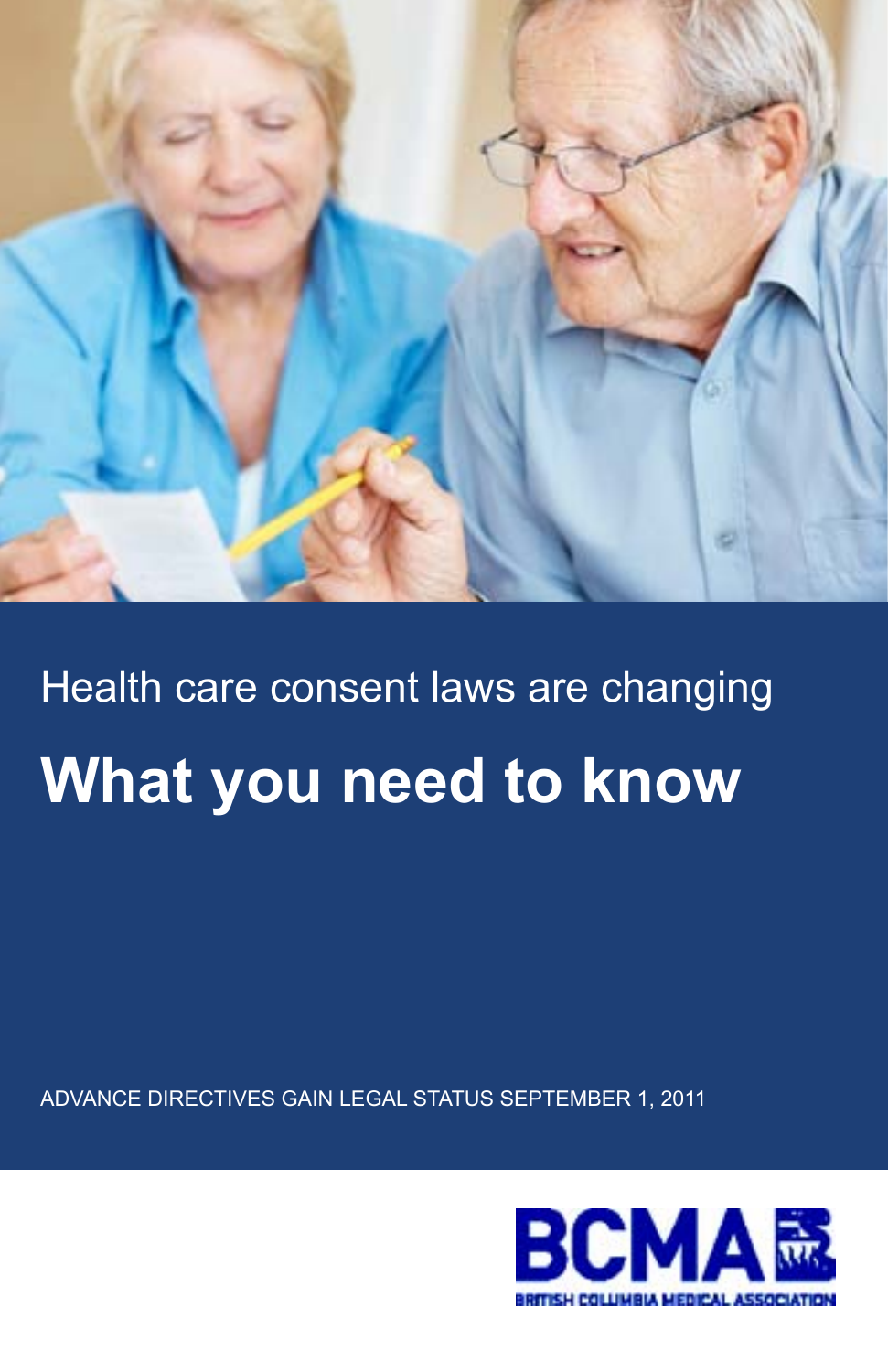#### Health care consent laws are changing

On September 1, 2011 changes to the Health Care (Consent) and Care Facility (Admission) Act and other acts (the Representation Agreement Act, Mental Health Act, Power of Attorney Act, Adult Guardianship Act) come into effect. The changes affect all health care providers. Patients may hear about the changes and ask how they are affected.

#### Summary of changes to the Act

- Advance directives gain legal status.
- Health organizations, physicians, nurse practitioners, nurses, and all other regulated health care professionals in BC, plus emergency medical assistants, are legally bound by an adult's instructions in their advance directive made while capable (includes both consent and refusal).
- The list of people eligible to be chosen as temporary substitute decision makers is broadened.
- The rules are tightened as to who can be named as a representative, and a capable adult may name their representative without having to visit a lawyer or notary public.
- A process is set out for making an application to court to resolve health care consent disputes.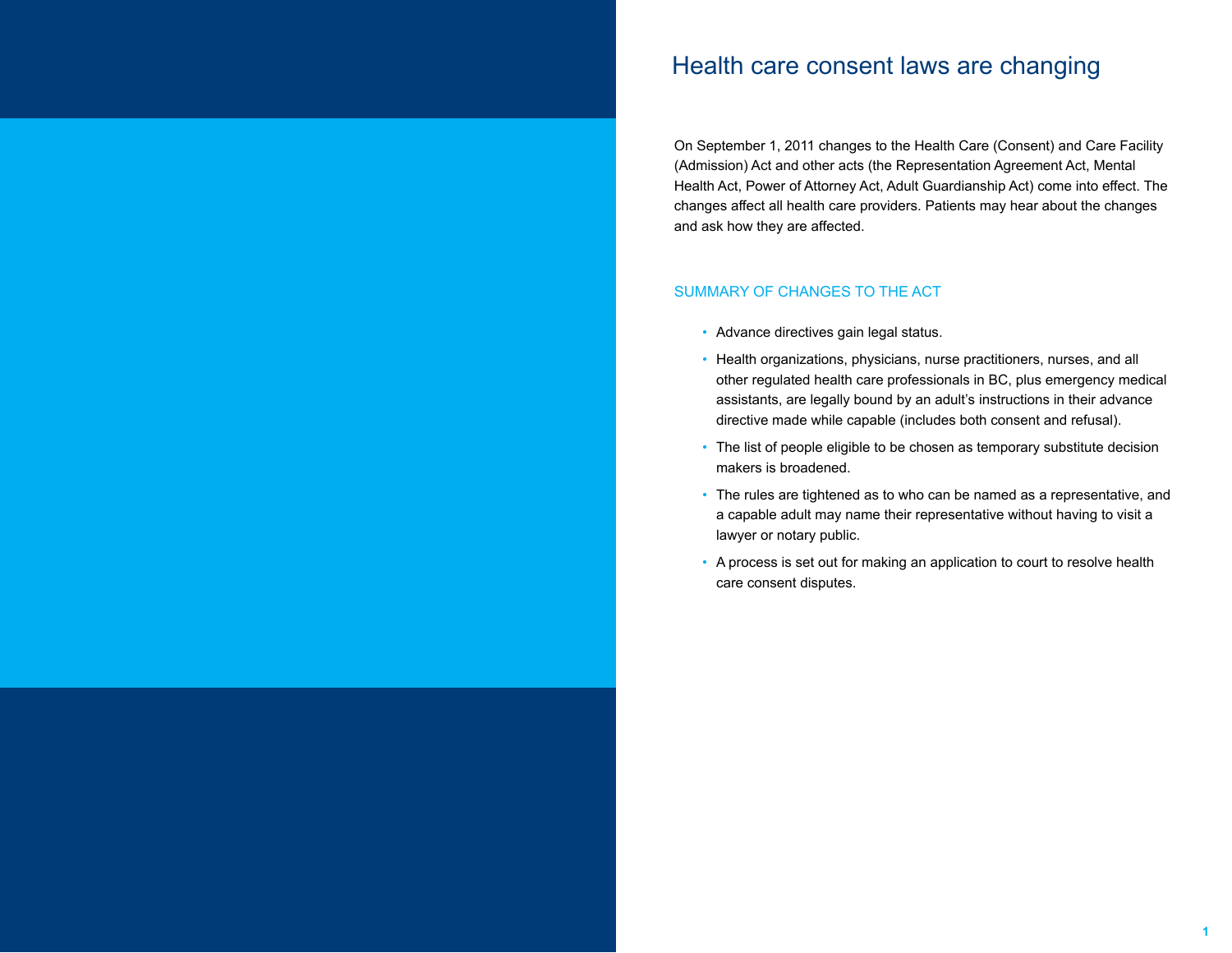An advance directive provides written consent to (or refusal of) health care to a health care provider in advance of a decision being required about that care. Advance directives must be written, signed by a capable adult, and be witnessed by two witnesses or one witness who is a lawyer or notary public in good standing with the Society of Notaries Public. A witness cannot be a person who provides personal care, health care, or financial services to the adult for compensation, nor the spouse, child, parent, employee, or agent of such a person.

The BC Ministry of Health has developed an advance directive form for individuals to use when undertaking advance care planning, but using the form is optional. When an advance directive is in place, a temporary substitute decisionmaker is not required unless an exception applies (see page 4, "When should an advance directive not be followed?").

If there is a legal representative, decisions must be based on the instructions in the advance directive. An adult may also provide, in a representation agreement, that a health care provider may act in accordance with instructions in the adult's advance directive without the consent of the adult's representative. If a personal guardian has been appointed by the courts, he or she may withdraw consent given by an adult when capable or by way of an advance directive, or by a representative or temporary substitute decision-maker. The advance directive document is not binding on the decisions of a personal guardian.

The advance directive must state that the adult knows that:

- A health care provider may not provide to the adult any health care for which the adult refuses consent in the advance directive; and
- A person may not be chosen to make decisions on behalf of the adult in respect of any health care for which the adult has given or refused consent in the advance directive.

# What is an advance directive? How is an advance directive different from advance care planning?

Advance care planning is the process whereby a capable adult discusses their beliefs, values, wishes, or instructions for future health care with trusted family and health care providers. Advance care planning may lead to a written *advance care plan*. An advance care plan is a written summary of the discussion about the individual's values and instructions. The advance care plan is to be used by a substitute decision-maker to make health care decisions for the adult when incapable—this may include consent to or refusal of treatment. The decisions are to be based on a health care provider's offer of medically appropriate care.

An advance directive does not have to be included in the advance care plan. If it is, health care providers are legally bound by consent refusals in the advance directive. There are four options for advance care plans and "who decides," as follows:

- 1. Adult decides in advance what should be done by using an advance directive; this is legally binding unless an exception applies.
- 2. Representative decides using the advance care plan and advance directive if one exists.
- 3. Representative decides based on their knowledge of the adult's beliefs, values, and wishes.
- 4. Temporary substitute decision-maker decides.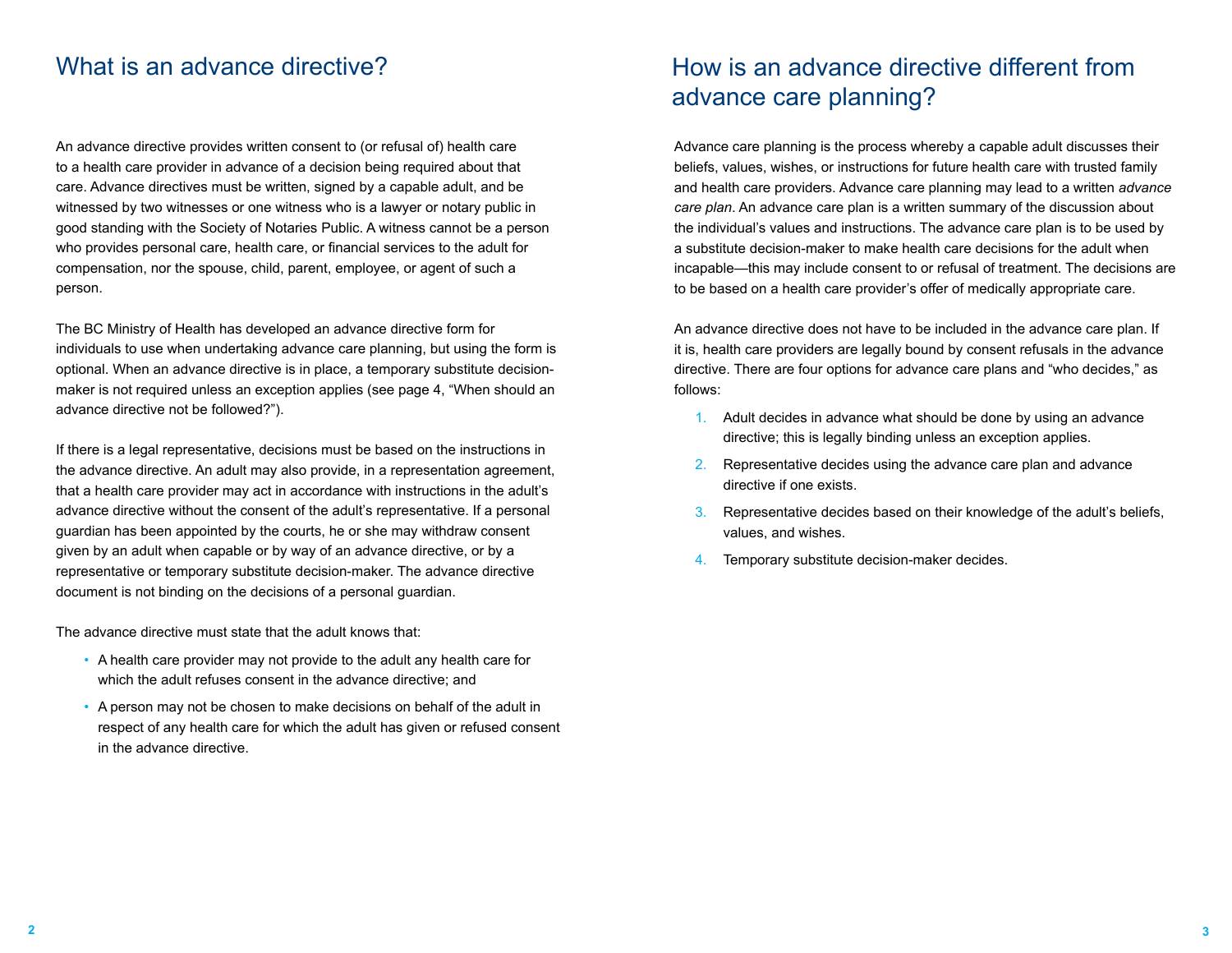# When should an advance directive not be followed?

There are a number of situations in which an advance directive should not be followed, including:

- If it deals with health care on the prescribed Health Care List:
	- a. Abortion unless recommended in writing by the treating physician and at least one other health care provider who has examined the adult for whom it is proposed.
	- b. Electroconvulsive therapy unless recommended in writing by the treating physician and at least one other health care provider who has examined the adult for whom it is proposed.
	- c. Psychosurgery.
	- d. Removal of tissue from a living human body for implantation in another human body or for medical education or research.
	- e. Experimental health care involving a foreseeable risk to the adult for whom the health care is proposed that is not outweighed by the expected therapeutic benefit.
	- f. Participation in a health care or medical research program that has not been approved by a committee referred to in section 2 of the HCCCFAA.
	- g. Any treatment, procedure, or therapy that involves using aversive stimuli to induce a change in behavior.
- If it does not deal with the health care decision at issue.
- If it is so unclear that it cannot be determined if the adult has given or refused consent to the health care.
- If it is in conflict with the patient's known wishes, values, or beliefs.
- If it was made prior to changes in medical knowledge, practice, or technology that might substantially benefit the adult, unless it expressly states that it applies regardless of changes in medical knowledge, practice, or technology.
- If it was not made voluntarily.
- If it was obtained by fraud or misrepresentation.
- If the adult was not capable of making a decision about whether to give or refuse consent to the health care that the advance directive addresses.

#### Triage: do we need to obtain consent?

Triage or other preliminary examination, treatment, or diagnosis can proceed without informed consent if:

- Consent can be implied by adult coming to a place where health care is provided.
- A spouse, near relative, or close friend (usually accompanying the adult) indicates the adult should be provided with health care.

However, health care providers must stop or withdraw treatment if consent is subsequently withdrawn or refused.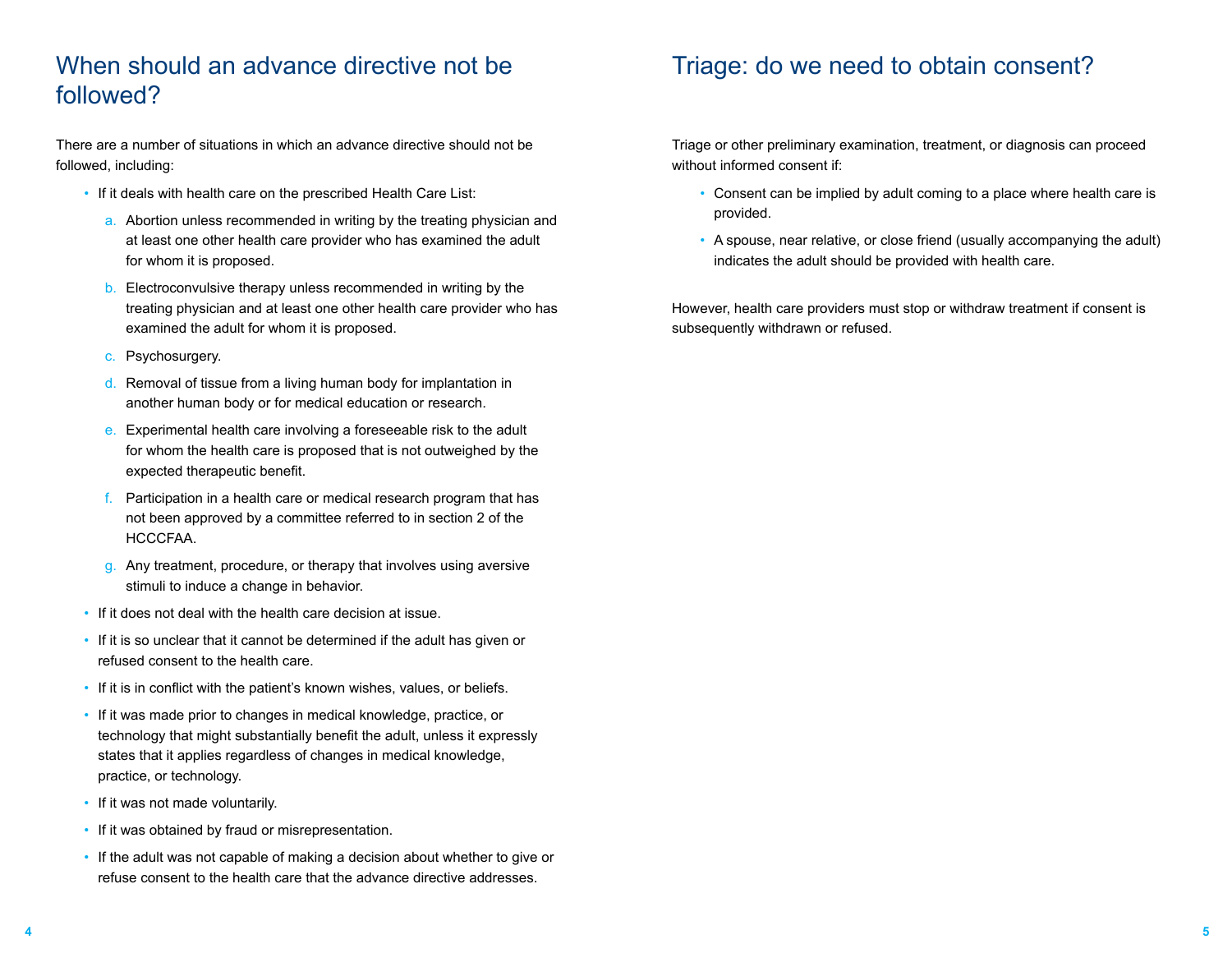#### Emergency: do we need to obtain consent?

Consent rules do not apply to urgent or emergency health care situations if the following circumstances apply:

- It is necessary to provide the health care without delay in order to preserve the person's life, to prevent serious physical or mental harm, or to alleviate severe pain.
- The adult is apparently impaired by drugs or alcohol or is unconscious or semiconscious for any reason or is, in the health care provider's opinion, otherwise incapable of giving or refusing consent.
- The adult does not have a personal guardian ("committee of the person") or representative who is authorized to consent to the health care, is capable of doing so and is available.
- Where practicable, a second health care provider confirms the first health care provider's opinion about the need for the health care and the patient's incapability.

In an urgent or emergency situation where these circumstances are not present, it is necessary to obtain consent, and, if possible, a health care provider should try to obtain consent even in the above circumstances.

If a health care provider has reasonable grounds for believing that the adult, when capable, expressed a wish or instruction to refuse consent to the health care that is relevant to the emergency circumstances, the health care provider must not provide the health care. In addition, if the adult has an advance directive containing instructions that clearly apply to the presenting health need and the range of treatment choices, these instructions must be followed.

If treatment is started without consent, and the adult or the adult's substitute decision-maker (personal guardian or representative) subsequently refuses treatment, treatment must be withdrawn. If the health care provider is of the opinion that a personal guardian or representative has not complied with their statutory duties to consent to or refuse consent to health care as directed by the adult when capable, the health care provider may provide the health care without delay in order to preserve the adult's life, to prevent serious physical or mental harm, or to alleviate servere pain.

#### What is the hierarchy of substitute consent?

Outside of triage and emergency situations, the hierarchy of substitute decisionmakers is as follows:

PERSONAL GUARDIANS (committee of the person)—A personal quardian is the highest-ranking substitute decision-maker and, unless restricted by the court order making the appointment, can give, refuse, or withdraw consent to any health care to which the adult could give or refuse consent while capable, except nontherapeutic sterilization. A personal guardian may withdraw consent given by an adult when capable or by way of an advance directive, or by a representative or temporary substitute decision-maker. The advance directive document is not binding on the decisions of a personal guardian.

REPRESENTATIVES—named by an adult under a representation agreement to make or help make decisions on behalf of the adult at a time when the adult becomes incapable of making decisions independently. There are restrictions on who can be appointed as a representative. Representatives must act within the authority given to them in the representation agreement. If there is also an advance directive that relates to a matter over which the adult's representative has authority, the representative must treat instructions of the adult in the advance directive as the adult's wishes expressed while capable.

Advance directives—An advance directive provides consent to or refusal of health care by the capable adult to a health care provider.

TEMPORARY SUBSTITUTE DECISION-MAKERS—if the adult has not done any advance care planning, no one has been appointed personal guardian by the court, and the adult has not named a representative for health care decisionmaking, health care providers will continue the practice of appointing a temporary substitute decision-maker.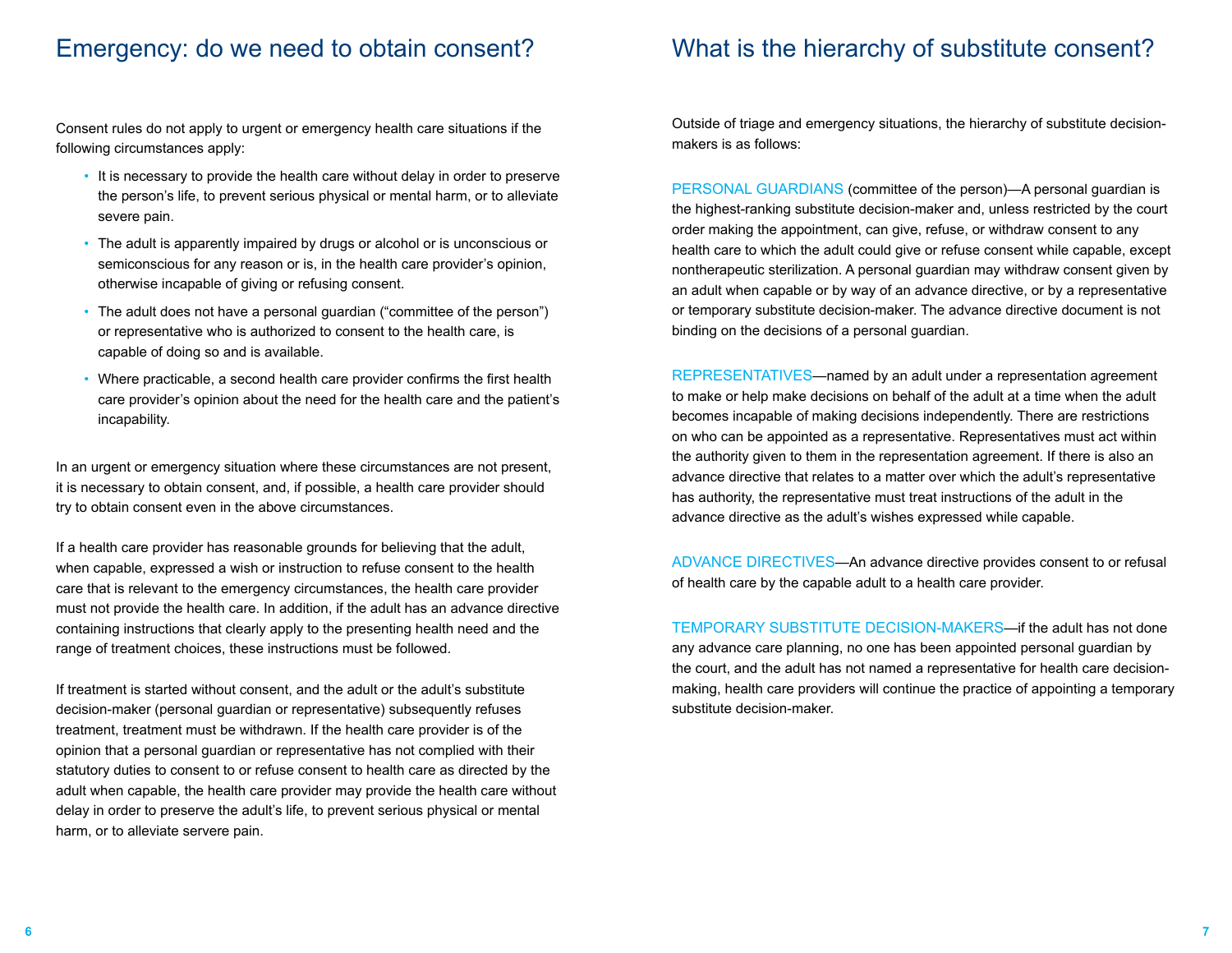### Are advance directives made outside BC valid?

The new HCCCFA Act does not recognize advance directives made outside BC unless they meet all the requirements of an advance directive made in BC (not widely expected). Advance directives from other jurisdictions are still useful as an expression of an adult's wishes for the purpose of informing the decisions of substitute decision-makers. Health care providers should continue to choose a temporary substitute decision-maker in cases where an adult has a non-BC advance directive and has no named representative or court-appointed personal guardian.

# For more information

#### Health Care Providers' Guide to Consent to Health Care— Ministry of Health, July 2011

Detailed information on advance directives and advance care plans, decision support flow charts, case scenarios, scope and duties of personal guardians and representatives, representation agreements, changes to the list of people eligible to be appointed temporary substitute decision-maker.

**www.health.gov.bc.ca/library/publications/year/2011/health-care-providers' guide-to-consent-to-health-care.pdf**

#### BCMA resources

A number of documents and resources are available from the BC Medical Association.

**www.bcma.org/news/advance-directives**

*This information is based on the Health Care Providers Guide to Consent to Health Care—July 2011, developed by the BC Ministry of Health. It is provided*  for informational purposes only and does not constitute legal advice. Health care *providers should seek legal advice in any situation in which they are uncertain about how to proceed.*